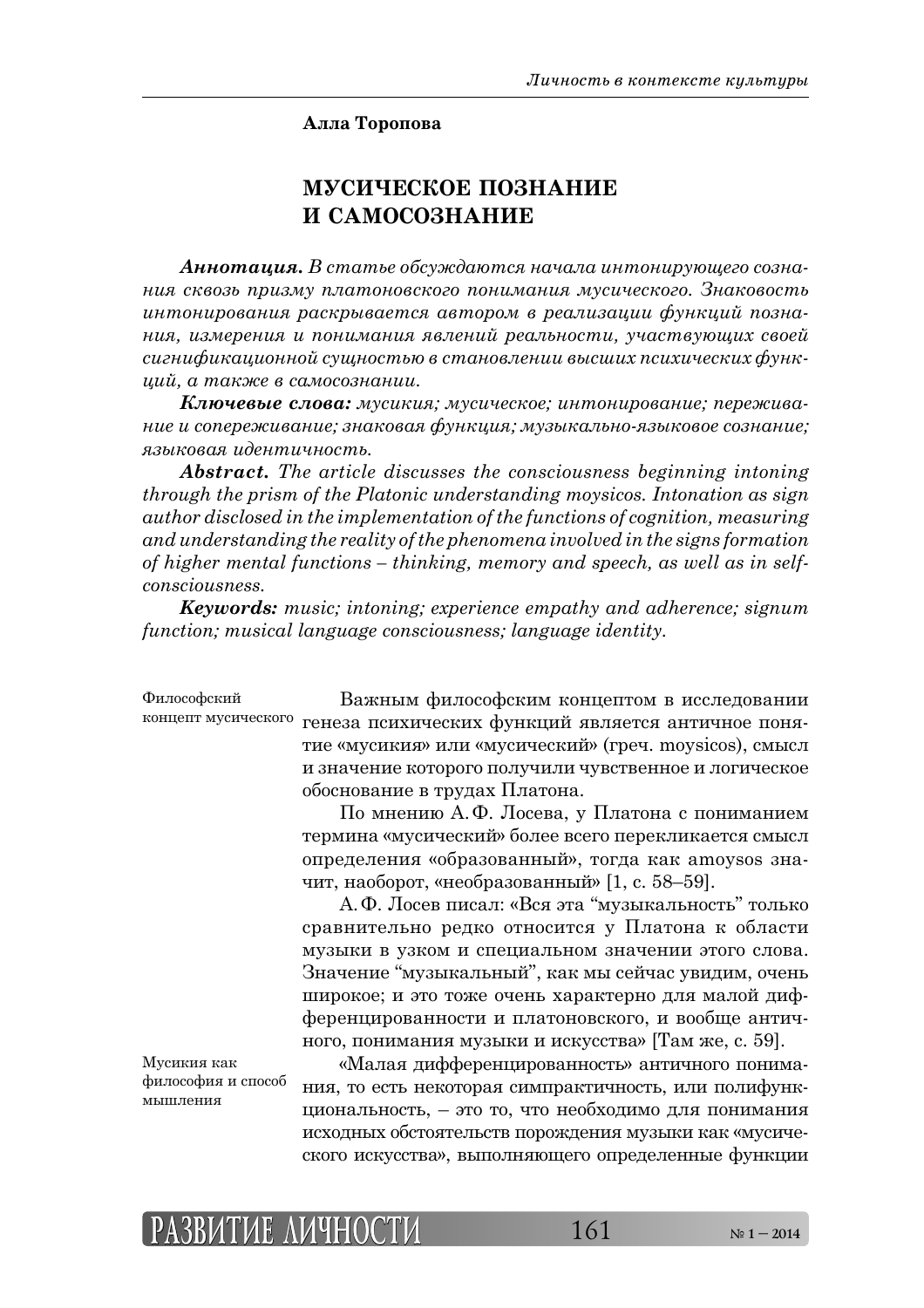в античном мироздании. Основная из этих функций – приучение к эвритмичности и такту отдельного человеческого бытия в общей гармонии мира. «"Музыкант" у Платона, – подчеркивает А.Ф. Лосев, – не имеет никакого отношения к лире или другим музыкальным инструментам, но является вообще прямым, простым и цельным человеком. Философия – "высочайшее мусическое искусство" (Phaed. 61 a)» [1, с. 59]. Самое слово "музыка" Платон производит от слова mosthai ("ощупывать", "исследовать")... очевидно, музыка понимается здесь в самом широком смысле слова (Crat. 406 a)» [Там же, с. 60].

Обсуждая понятие мусического в широком и узком его значениях, Платон приходит к противопоставлению мусических и немусических искусств, где мусические (искусства ли, события ли, поступки ли людей) обладают такой общей характеристикой, как протяженность во времени. Очевидно, что речь идет об особом способе мыслить. Причем способ этот, дополняющий логос (мышление словом, дискретными понятиями и логической связью между ними), – важнейший. Ближайший смысл, по моему мнению, этого иного способа мыслить – мусикии – *следование*.

Исходно у Платона (согласно А.Ф. Лосеву) определение «мусический» (или «музыкальный») было сродни определению «верный, точный, нефальшивый и незаблуждающийся» [Там же], то есть отражающий в интонировании то, что есть в движении внутренних энергий или внешних сущностей и стихий. В трудах философов Античности подчеркивалась общая природа искусства и ума человека, которая заключается в способности к упо-ȞȭȒȜȥȖȐȎțȖȬ *ȕțȎȘȜȐ ȝȞȜȔȖȐȎțȖȭ ȞȓȎșȪțȜȟȠȖ* (ȖșȖ реальностей) в координатах времени и пространства.

Думаю, это связано с тем, что мусическое мышление является нецензурированным сознательными установками, ограничениями, правилами этикета или эстетики. Оно – еще до всего этого, диктуемого обстоятельствами. Может быть, этот вид мышления был связан с особой позицией человека в бытийном времени-пространстве, не актуальной ныне – позицией сопричастности, неотделимости субъекта от текучести времени. За прошедшие тысячелетия мусическая континуальность мышления отступила в фон психической организации человека, уступив место дискретности сознания с жесткими языками определений и дефиниций, неизменных и извлеченных из текучести времени.

Мусическое следование за бытийным переживанием или движением Космоса

Сушность мусических искусств

В поиске сути мусического начала психики и искусств мы видим подчас сущностное противопостав-

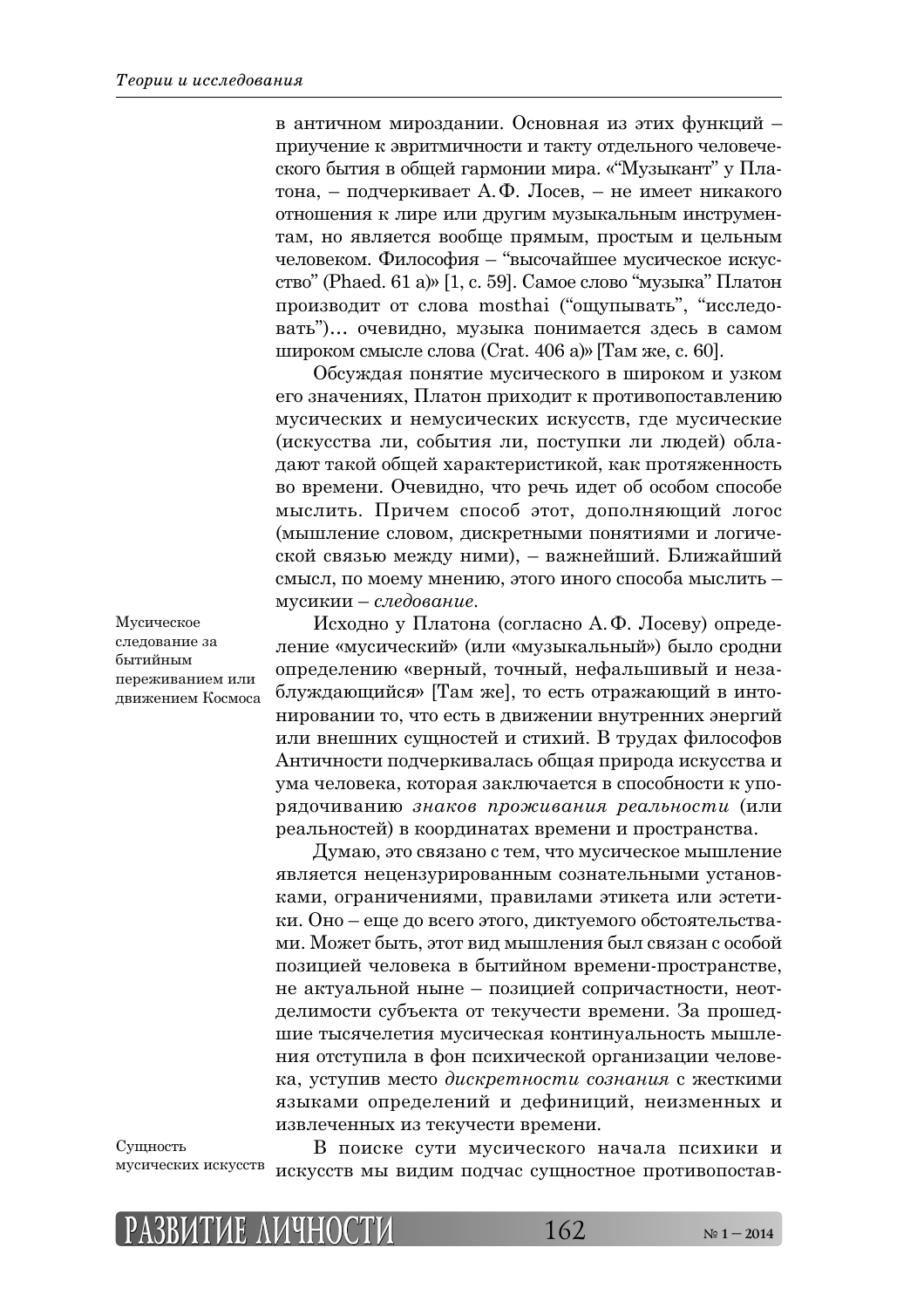$\pi$ ние античных искусств, созвучных течению времени, и искусств, остановивших время в пространственных формах. *Мусическое* ближе всего к протеканию во времени, причем в гармонии с состоянием самого человека, природы и социума. Исходя из этих посылок, мы приходим к умозаключению, что мусические искусства – это те, в которых присутствует интонирование во времени, то есть музыка, танец, пластика, поэтическое слово, просолия.

Платоновское понимание мусикии стало краеугольным положением в исследовании следов мусического мышления как в том, что на современном этапе называется *музыкой*, так и в более широком проявлении психической активности – интонировании и соинтонировании как отражении непосредственности мысли и чувства, протяженных во времени.

Современная интерпретация мимесиса – концепт «зеркальных нейронов»

Итак, мусикия, мусическое мышление могут быть представлены феноменом интонирования как способом следования за переживанием еще до рацио, до воли и до выводов. В трудах Платона и Аристотеля этот путь познания был связан с понятием *мимесиса*\*.

Этот путь познания имеет не только такие поведенческие характеристики как, например, сознательное отождествление, имитация действий другого, но и фундируется в нейрональных процессах, обеспечивающих приспособительную активность психики, ее способность принять и воспроизвести модель исполняемого движения или действия через наблюдение за исполнителем. Современное знание о «зеркальных нейронах» [2, с. 83–148] помогает понять механизм «заражения» сознания наблюда-теля идеально-культурными или духовнонравственными артефактами. Заражения, которое происходит вне собственного реального опыта переживания субъекта через следование предложенной модели интонационного означения, чужому или общественному интонированному опыту в движении или звучании. На этом механизме, возможно, зиждутся интуитивно построенные практики певческого интонирования Символа веры, вводящие представителей разных конфессий в молитвенное состояние через определенные интонационные призывы и песнопения. В некоторых религиозных конфессиях этим механизмом обусловлено телесное вовлечение в двигательное соинтонирование (вращение дервишей) как присоединение к не знаемому, но откры-

<sup>\*</sup> Др.-греч. µипоц — подобие, воспроизведение, подражание.

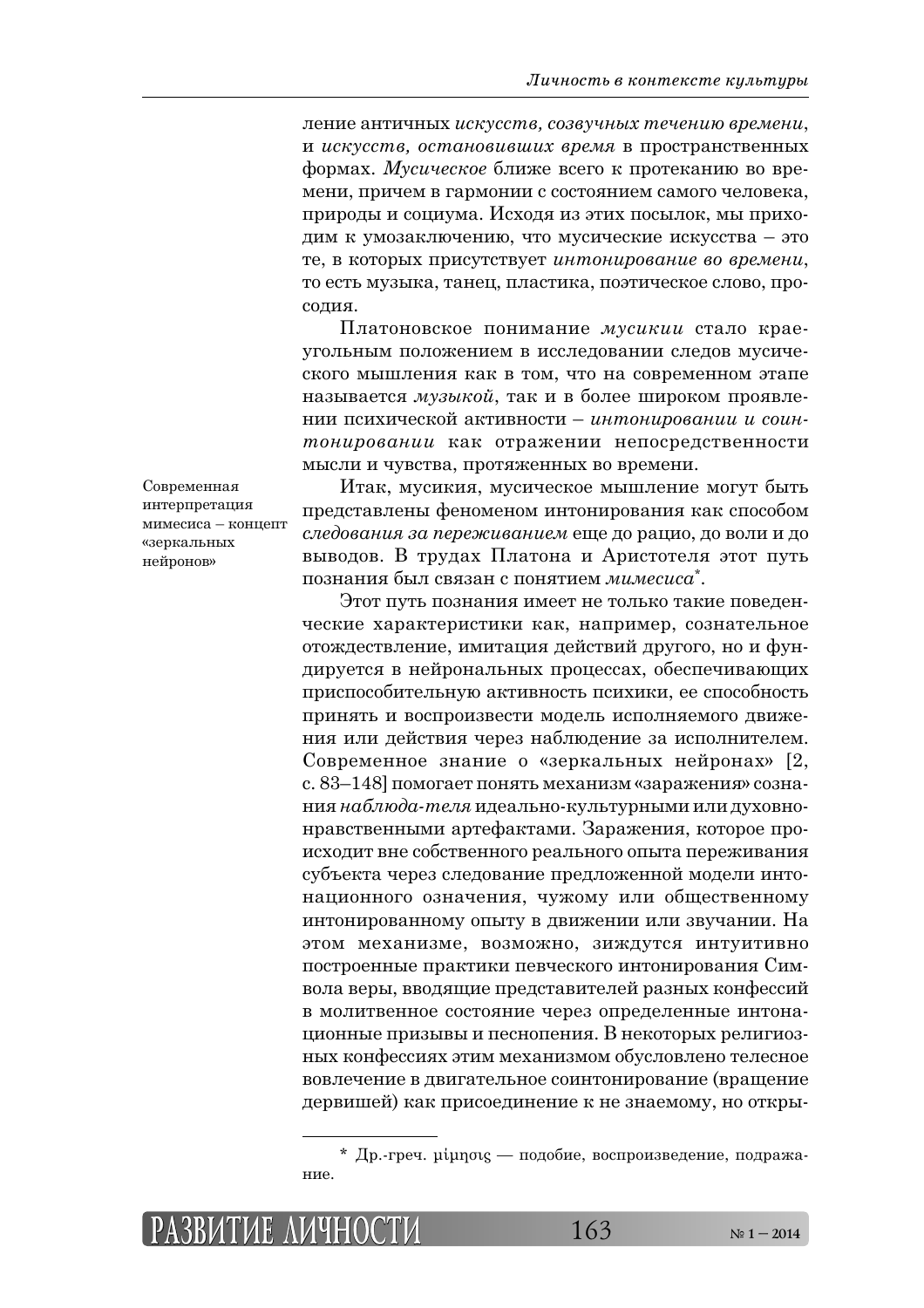Буддистское представление о взаимодополнительности дискретного и континуального сознания

тому через «зеркальные нейроны», чужому опыту познания и самосознания.

В научных основаниях буддизма было осмыслено и укоренено представление о целостности и взаимодополнительности дискретного и континуального в познании и самосознании, которое, в моем понимании, соотносимо со словесно-понятийным и интонационно-мусическим (или вообще предметно-определенным и интонационнотекучим) в сознании и его «языковости». Созвучные этой концепции мысли компактно изложены в учении Цема (Логика буддизма) Сакьи Пандита [3].

Философия и психология Кагьи (одной из ветвей буддизма) воплотили в основных определениях и классификациях учения Цема то, что тибетцы называют «виды состояний сознания» (blo rigs). В этом учении существуют такие понятия, как концептуальное и не- $K$  $\alpha$ *<sub><i>k***o** $\mu$ uenmyaльное сознание.</sub>

 $K$ *онцептуальное сознание* позволяет строить предметно-осмысленные модели реальности, структу-ȞȖȞȡȬȧȖȓ ȓȓ Ȑ ȎȘȠȓ *ȒȖȟȘȞȓȠțȜ-țȜȞȚȎȠȖȐțȜȑȜ ȚȩȦșȓ*ния своего времени и культуры.

Неконцептуальное сознание познает реальность вне структурированных концепций как чистую континуальность, текучее и изменчивое «дление» без жестких структур, которые в учении Цема всегда есть мнимости. Такое неконцептуальное сознание проявляется в актах  $np$ <sup>оживания</sup> и переживания событий реальности и  $\alpha$ *созерцательного следования ей*.

Неконцептуальное понимание реальности может быть только бессознательным, так как сознание в процессе своего развития присваивает культурные концепции о мире и себе. Но даже наше бессознательное лишь условно внеконцептуально, поскольку генетически оно впитало в себя культурно-концептуальный опыт человечества. Мне представляется, что такое понимание неконцептуального состояния сознания в буддистском учении Цема  $\delta$ лизко сущности мусического мышления, которое непроизвольно считывает с реальности доступный нашим органам восприятия образ, вернее движущуюся схему образа, отражающую его континуальную (текучую, измеțȭȓȚȡȬ) ȟȡȧțȜȟȠȪ, *ȟȜȖțȠȜțȖȞȡȭ Ȗ ȟșȓȒȡȭ ȓȗ*.

Тем не менее доступность образов реальности для интонирования обусловлена опытом предков, рода, этноса, отфильтровавшим для нас сенсорные эталоны чувственного восприятия. Потому личностная мусическая свобода от интонационных моделей не вполне

Буллистское представление о континуальности неконцептуального πознания и самосознания

Свобола-несвобола мусического познания в соинтонировании



такова. И все же *мусическое познание* в меньшей мере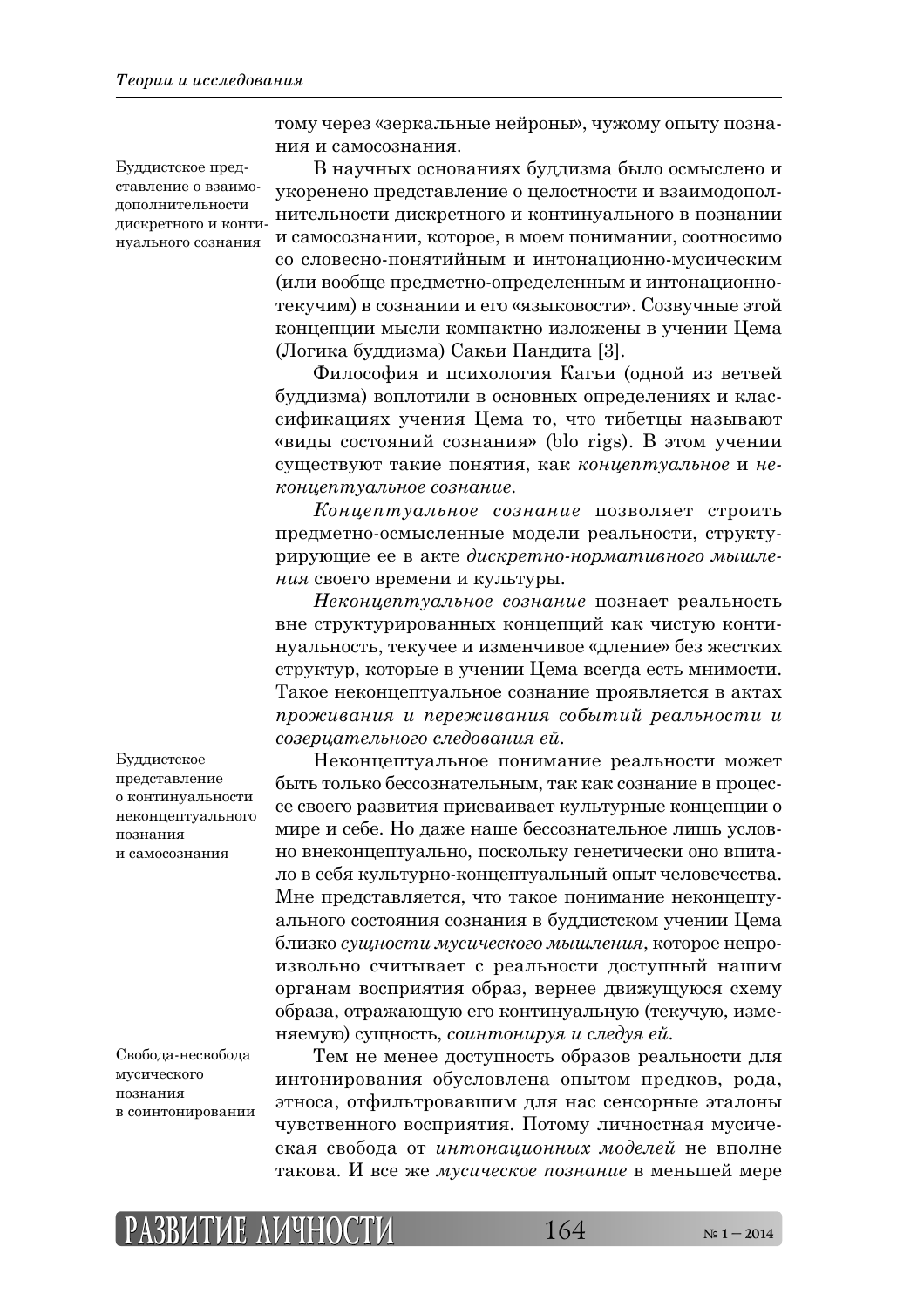навязано социумом или присвоено субъектом, чем концептуальные дискурсы и их дискретные структуры знаки-символы, знаки-копии, знаки-эталоны т.п. [4, с. 117–122] Оно более непосредственно и неструктурированно, менее подвластно даже внутренней цензуре человека.

Что же лежит в основе неконцептуального понимания? Философская традиция одним из первичных актов познавательной деятельности считает категоризацию. По-видимому, этот первичный познавательный акт свойственен не только дискретному, но и континуальному мышлению. В моем представлении, интонирование и соинтонирование познаваемому обеспечивает первичную категоризацию чувственного опыта, еще довербальную, но уже создающую некую «членораздельность» неконцептуальному мышлению. В развитии психических функций – от первичных до высших – этот феномен может оставаться в виде их совокупной части, латерального (бокового) мышления или параллельной сигнификации переживаемого и познаваемого, обеспечивая вне-*ȐȓȞȏȎșȪțȡȬ ȘȎȠȓȑȜȞȖȕȎȤȖȬ ȥȡȐȟȠȐȓțțȜȑȜ ȜȝȩȠȎ*. Интонирование как категоризация

> Мусическому воспитанию уделялось большое внимание в китайской культуре и философии. Сыма Цянь в «Трактате о музыке» («Юэ шу») из его «Исторических записок» («Ши цзи») выводил корреляцию конфуцианских этических устоев, на которых строилось развитие благородной личности, с музыкальными интонациями: «Все, кто [придерживался] правильного учения, начинали с мелодий, если же мелодии были правильными, то и действия были верными. Вот почему мелодии и музыка в целом так потрясают наши органы и воздействуют на нашу кровь, проникают в глубины души и приводят в гармонию истинные чувства [человека]» [5, с. 190–191]. Здесь подчеркнута функция этикоаффективного воспитания человека через правильное интонирование.

Мусическая функция в развитии практического интеллекта

Но не только аффективное развитие, или, как мы бы сейчас сказали, эмоциональный интеллект, следует за мусическим мышлением. Последнее ответственно и за развитие практического интеллекта, разума, сравнения. счета.

«Никакая другая цивилизация, кроме китайской, не связывала свою систему мер и весов с музыкальными инструментами, – писал В. Е. Еремеев. – Китайские легенды приписывали Хуан-ди («Желтому императору») и его подчиненному Лин Луню определение единиц измерения длины, площади, объема и веса, базировав-



мусическая

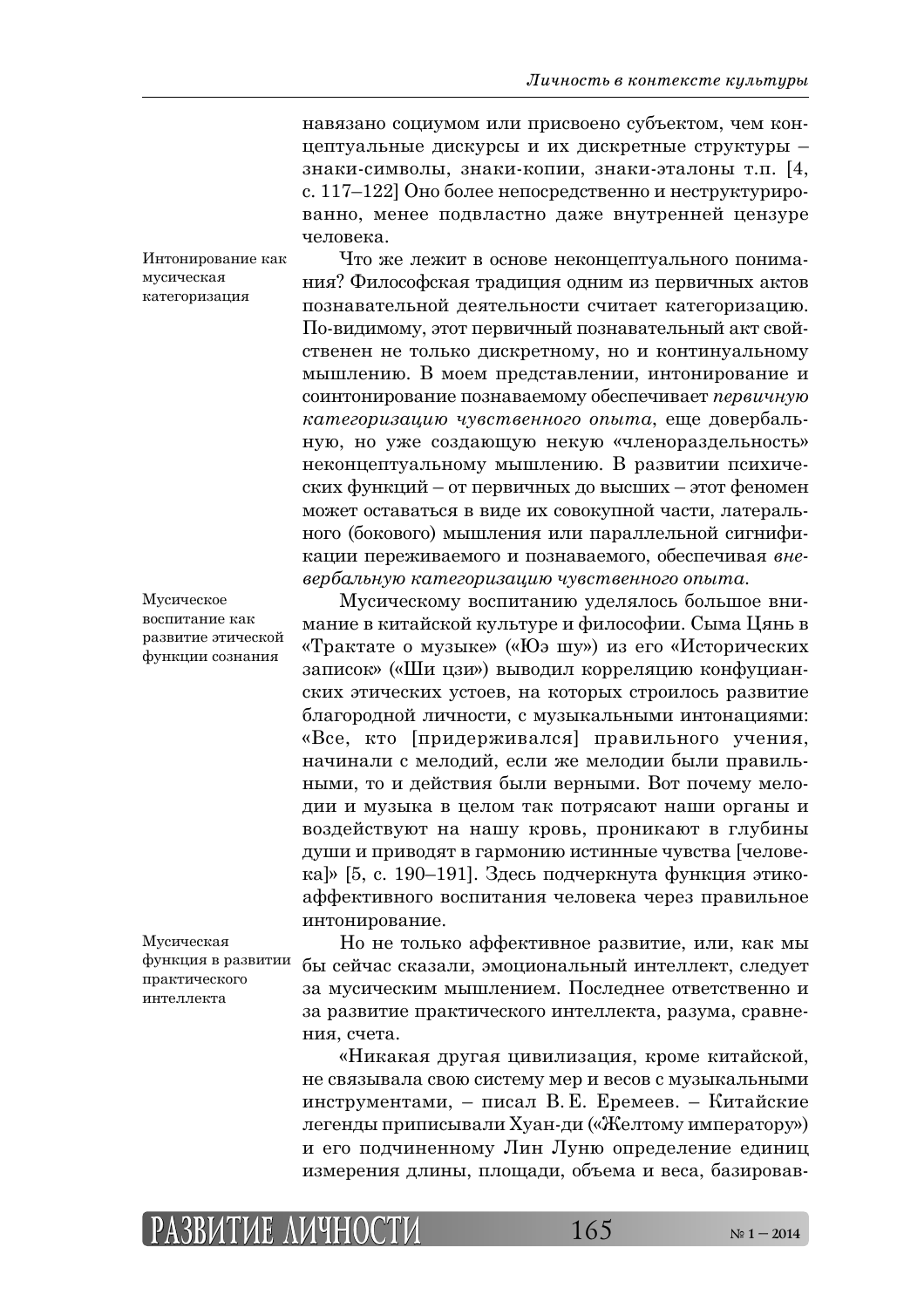шихся на эталонных колоколах. Известно, что подобная система существовала в эпоху Чжоу» [5, с. 214]. В дальнейшем единицы измерения определялись на основе расчетов высоты тона флейт люй. То есть слуховое восприятие и распознавание изменений тонов и интонаций лежало в основе когнитивной деятельности, процедур сравнения, анализа и синтеза.

Эта практика стимулировала в Китае развитие и совершенствование музыкальной теории и музыкальных инструментов. «...Власть считала своим долгом поддерживать в порядке систему мер и весов, поскольку полагалось, что иначе все пришло бы в хаос, и безопасность страны могла быть под угрозой» [Там же, с. 215]. Это значит, что мусическое мышление призвано было выполнять не только аффективные, но и когнитивные функции, ведь измерение при помощи звука и его интонационных изменений веса и объема вещей есть решение когнитивной задачи при помощи тонкого слышания и соинтонирования.

Категории ян и инь в концепции звучания ци

Понимание древними китайцами природы звука тесно связано с концепцией *пневмы ци*. Посредством привлечения этой категории истолковывались различные характеристики звука. Громкость (лян) звучания связывалась с количеством вибрирующей ци, а его высотность (ду) рассматривалась по шкале «мутности» (чжо) или «чистоты» (цин) ци, ее «иньскости» или «янскости», что, в нашем понимании, соответствует низкому или высокому звуковому диапазону, – пишет исследователь древнекитайской психосемиотики В.Е. Еремеев [Там же, с. 206].

В моем понимании, «иньскость» и «янскость» звукового интонирования связаны не только и не столько с высотой, сколько с высотной динамикой, то есть направлением движения звука вверх или вниз, которое, в свою очередь, связано с гравитационным чувством. Гравитационное чувство первично для становления психики и ее функций. Высотная динамика звукового интонирования в живом мире может быть связана только с разной степенью усилий и напряжений по преодолению гравитации, а это уже ключ к психологическому переживанию типа интонирования как определенного знака базовых гравитационных ощущений.

В такой интерпретации инь-интонирование проявляется в снижении усилий, подчинении силам гравитации, а ян-интонирование – в преодолении тяготения через напряженные усилия подняться вверх, в том числе в звучании голоса или инструмента. В этих инто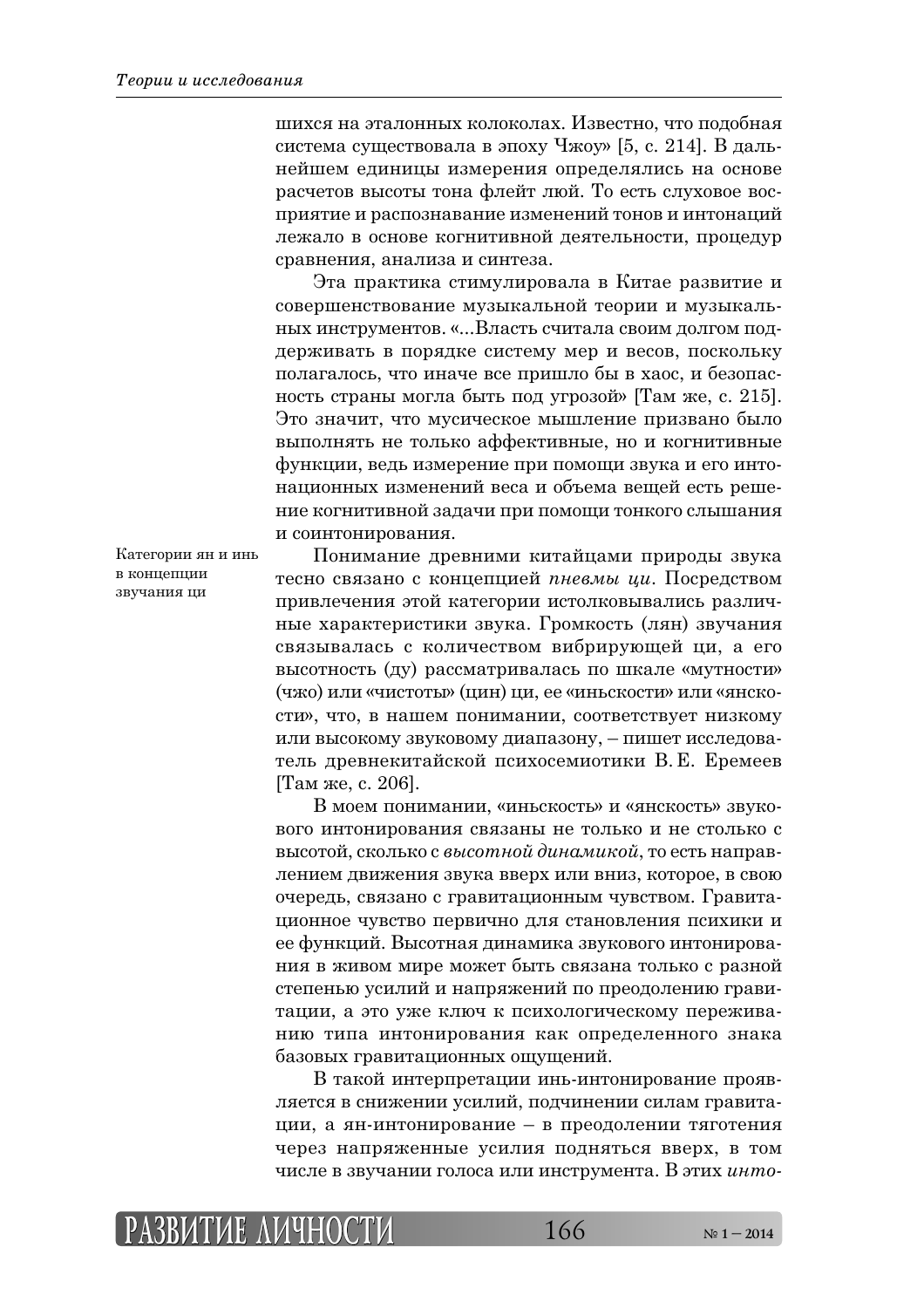*нированных универсалиях* читаются те первообразы сущего, которые Платон именовал первоначалами [6, с. 223–318], а К. Леви-Стросс – структурами подлинной реальности [7, с. 22–35].

В Древнем Китае считалось, что музыкальные тоны, издаваемые флейтами люй, могут служить камертонами природных явлений, в том числе смены времен года и отдельных месяцев. Это представление базировалось на убеждении, что энергия ци, поднимающаяся с Земли, и ци, опускающаяся с Неба, при своем соединении образовывали различные типы атмосферных явлений, находящихся в зависимости от сезонов года, и могли вызывать вибрации в звуковом столбе флейт. Полагалось, что различимость состояния ци, находящейся в воздухе, отражается в звучании двенадцати люйев (соотносимых с двенадцатью месяцами года). «Каждая флейта должна была резонировать с ци воздуха в соответствующий ей месяц. Правильность порядка звучания люй свидетельствовала бы о гармоничном развитии годичного цикла» [5, с. 216]. То есть наблюдение и следование за изменениями тонов звучащих флейт позволяло судить о своевременности и адекватности цикличных годовых перемен.

Есть ли место мусическому познанию внешней или внутренней реальности бытия человека в настоящем? Какие формы оно приняло в наше время, когда само понятие исчезло? Является ли мусическое мышление развиваемым? В поиске ответов обратимся к опыту истории.

Личностная позиция ненарушения гармонии бытия воспитывалась в мусических школах Афин и некоторых других греческих городов-государств. Средствами воспитания «мусического человека» были знаковые системы искусств и наук, дающие «языки» личности для интонирования своего индивидуального бытия в общей гармонии мироустройства. Есть сведения, что в мусических школах воспроизводилась практика послушания, подготавливающая ученика к следующим ступеням овладения мудростью.

Случайно ли эта практика послушания в своем русском переводе созвучна слову «слух», «слышание» знаков? «Имеющий уши слышать да услышит»... (Мф. 11:15; 25:30). Не значит ли это, что цель мусического воспитания на начальном этом этапе – развить психическую функцию слышать, воспринимать, следовать знакам внутренних, межличностных и космических изменений?

Мусическое познание тик пичности календарных теремен

Сущность мусического воспитания в Древней Греции

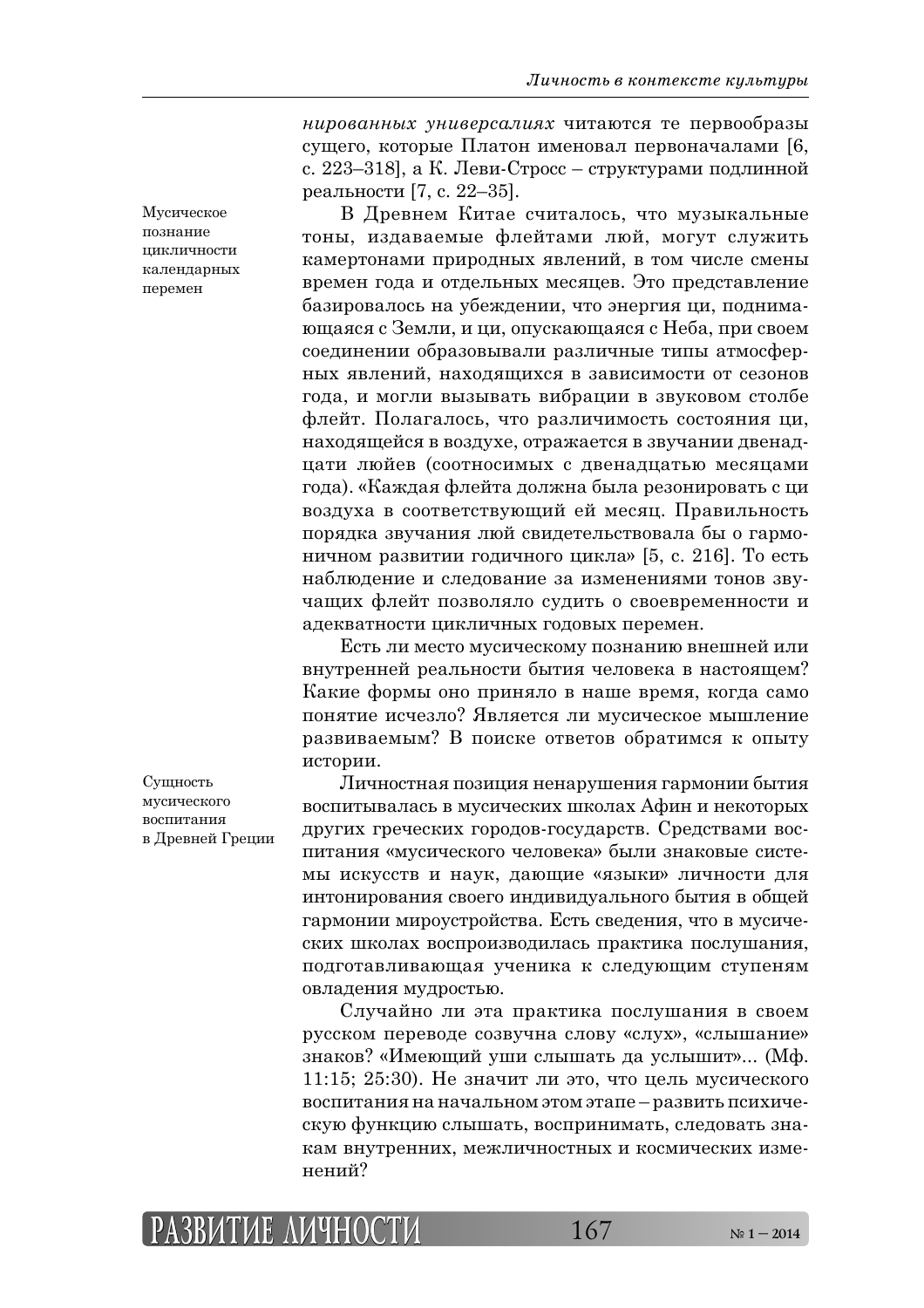Более практичен взгляд Аристотеля, который выводил развивающее и воспитательное воздействие музыки из представлений о такте и катарсисе, производимых с помощью специфических ладовых интонаций и верных ритмов [8, с. 375–644].

Путь мусического развития в Древнем Китае

В Древнем Китае считалось, что путь мусического воспитания необходим для овладения философией, а значит – для развития высших психических функций. Уместно привести историю-притчу о том, как Конфуций учился у Ши Сяна игре на цине. Прошло десять дней, а он все еще разучивал лишь начальные аккорды. «Ши Сян-цзы сказал: «Можно разучивать другую песню, этой Вы уже овладели». Конфуций ответил: «Я лишь усвоил мелодию, но еще не овладел искусством исполнения». Через некоторое время Ши Сян-цзы произнес: «Искусством исполнения Вы уже овладели, можно приступать к изучению новой песни». Конфуций ответил: «Я еще не понял, в чем выразительность ее устремленности». Прошло еще некоторое время, и Ши Сян-цзы произнес: «Вы уже овладели ее устремленностью, приступайте к разучиванию следующей песни». Конфуций погрузился в глубокое размышление. Затем очнулся и, взглянув вдаль, радостно сказал: «Я представляю себе этого человека. У него смуглый лик, он высок ростом, взор его устремлен вдаль. Он подобен вану, взирающему на четыре стороны света. Кто, кроме чжоуского Вэнь-вана, мог создать такую песню?» Услышав такое, Ши Сян-цзы поднялся с циновки и дважды поклонился Конфуцию: «Мой учитель говорил, что песнь эта первоначально называлась "Вэнь-ван цао"» [9, с. 62].

В этом фрагменте отражена мысль о том, как через упорное интонирование реализуется мусическое мышление и развивается дар провидения или сверхсознания.

Исследователь музыкальной античности Е.В. Герцман заметил, что еще писатель Филон (упоминаемый также в связи с первым употреблением понятия *археmun*), живший в Александрии на рубеже двух эр, описал египетскую общину терапевтов (от греч. «тот, что заботится»), которые считались «врачевателями гораздо более совершенными, чем обычные лекари, ибо исцеляли души» [10, с. 411]. В коммуне терапевтов основные принципы жизни, обеспечивающие здоровье души и тела, излагались в поэтической форме и пропевались. По свидетельству Филона, на собраниях терапевтов практиковались и другие разнообразные формы музицирования. При этом, как пишет Е.В. Герцман, созда-

Мусическое врачевание

## **РАЗВИТИЕ АЗВИТИЕ ЛИЧНОСТИ ИЧНОСТИ**168 **№ 1 – 2014**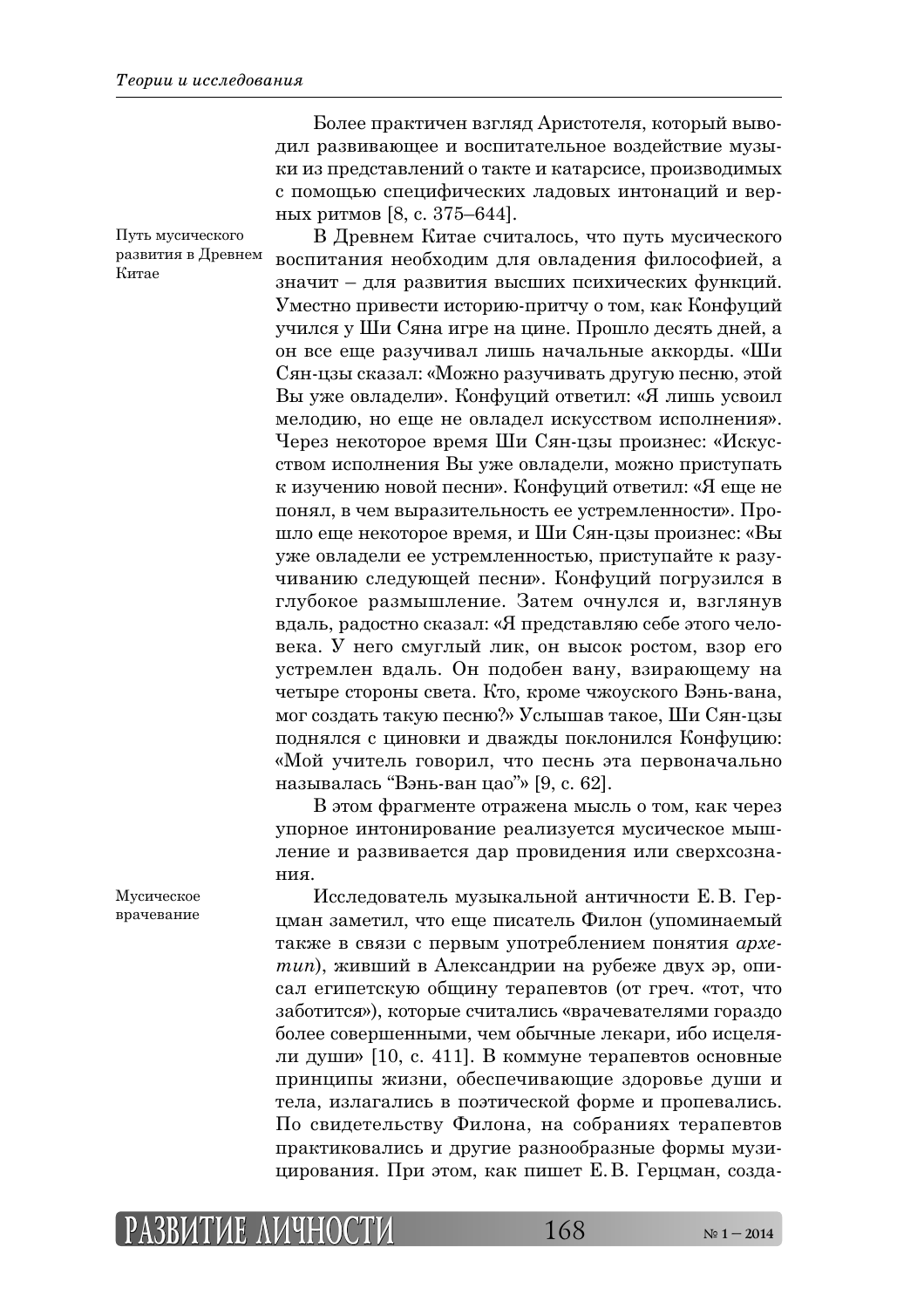вая «распевающийся устав своей коммуны, терапевты не были первооткрывателями, а лишь использовали многовековой опыт» [10, с. 412].

Функция сохранения желательных для этноса состояний через воспроизведение и восприятие «правильных» интонационных символов была осознана в античности и отражена в понятии этос\*. Этос можно рассматривать как объяснительную модель того или иного воздействия на психику и поведение человека различных типов интонирования. Это представление не могло бы появиться без имплицитно признаваемого психического органа для восприятия этоса древних ладов и наклонений интонирования – интонирующего  $\bm{\theta}$ осприятия или сознания, мусического мышления.

Интонирование реальности в представляемой здесь концепции есть слепок с ее бессознательного неконцептуального понимания, запечатленный в «протослое» сознания – интонирующем сознании – как праязыковой рамке для реализации функций собственно языкового сознания. С помощью мусического познания и интонирующего сознания укрепляется самосознание своей принадлежности полу, своей семье, роду, этносу, социуму и конфессии. Интонирование является совокупной частью всех психических функций, позволяющих входить в состояние сверхсознания или считывать идеи из Великого идеополя общественного сознания [4, с. 34–41], воспринимать явления подлинного искусства, общаться на высоком уровне и творить.

Вместе с тем опробованный или имитированный тип «чужого» интонирования позволяет раскрыть для себя иной опыт самосознания, принять в себя не прожитое, но заключенное в интонационных знаках и кодах иных культур, субкультур и конфессий.

Через соинтонирование можно усилить или ослабить идентичность, вывести самосознание на иной уровень личностной идентификации.

Наследницей мусического мышления, подчас не ведающей истинного смысла унаследованного, считается музыка. Сохранили ли музыка и музыкальная практика предназначение развивать мусическую функцию

Мусическое самосознание и настраивание через этос

Интонирование как этнокультурное и конфессиональное самоопределение и самосознание

Музыка и мусическое



 $*$  Этос (греч.  $\tilde{\eta} \theta$ о $\zeta$  – нрав, характер, душевный склад) – особый срез человеческой реальности (определённый класс индивидуальных качеств, соотнесённых с определёнными привычными формами общественного поведения). Аристотель трактовал этос как способ изображения характера человека через стиль его поведения и речи [8].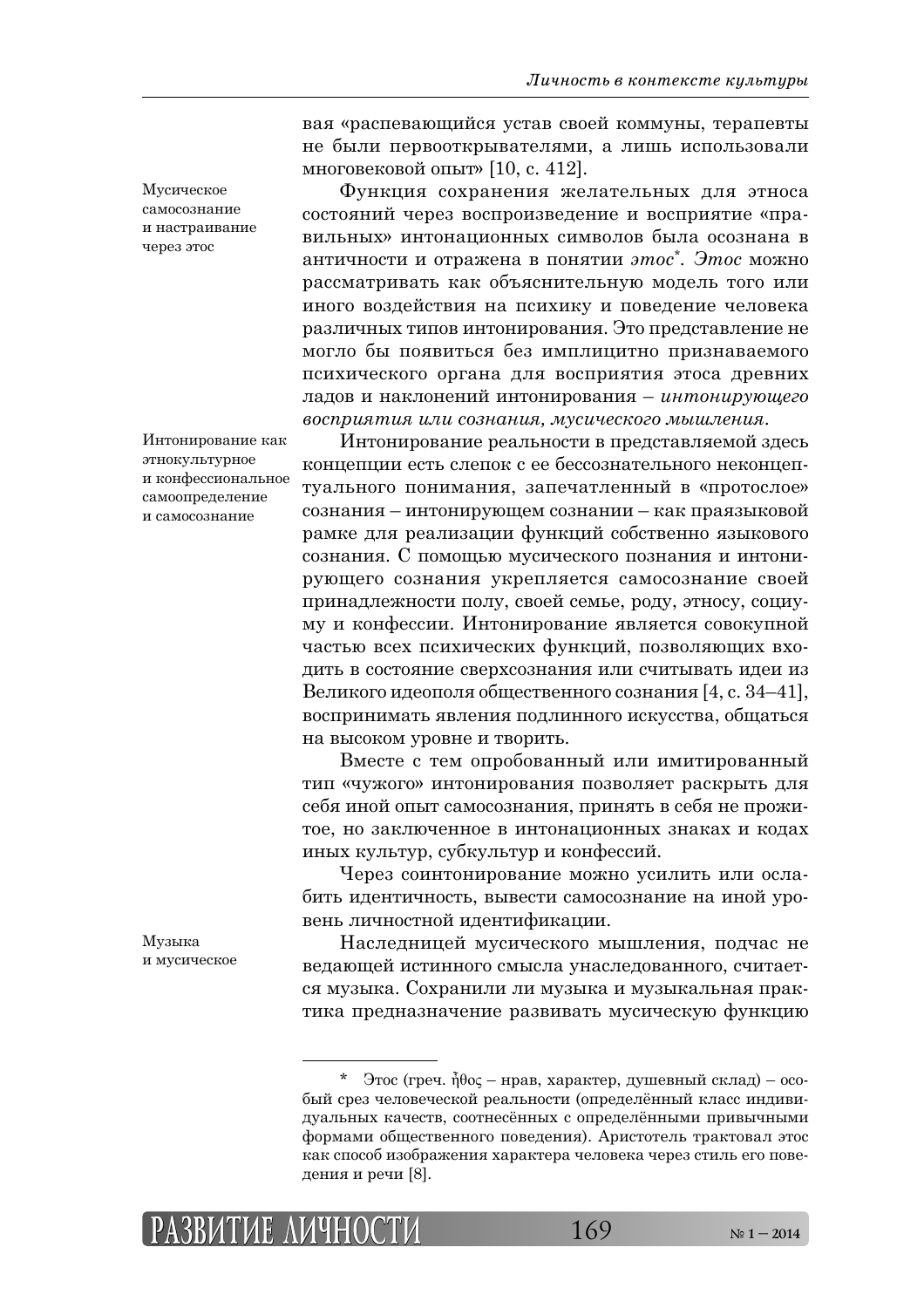мышления? Какой путь прошло музыкальное сознание человека и отдельных культур?

Среди наук и искусств музыку ставили на первое место Рабан Мавр, Фома Аквинский. В признании мыслителями Средневековья значимости музыки (некоторой ее части) мы видим сохранение за ней неких функций, отличающих музыку от других искусств: упорядочивание состояний психики и сознания, возделывание ДУШИ К ВОСПРИЯТИЮ ВЫСШИХ ЭТИЧЕСКИХ СМЫСЛОВ И СИМВОлов, ведущих к просветлению и спасению.

По свидетельству антропологов, у ацтеков долго (даже после конкисты) сохранялась традиция безжалостного наказания за фальшивое интонирование. Сообщается, что лидер выбирал мелодию, которая должна была быть спета, и любой хорист, кто пел фальшиво, барабанщик, ударяющий не в такт, или танцовщица, которая приняла неправильную позу, были немедленно поставлены в известность об обязательствах и казнены следующим утром [11].

Неудивительно, что мусическое обучение необходимо было начать рано и создать для этого определенные школы с профессиональным преподаванием. Обязанностью учителей в кальмеках<sup>\*</sup> было обучить учеников всем стихам священных песен, которые были написаны [Там же]. Были у ацтеков и специальные школы, называемые cuicoyan («места пения и танцев»), где людей обоих полов обучали петь народные песни и танцевать под звуки барабанов. «В общественных церемониях не было редким явлением для публики сплачиваться в песне и танце, иногда до тех пор, пока таким образом не будут захвачены многие тысячи зараженных ритмичным движением; часы проходили в возбуждении... "науатль", то есть в эйфорическом состоянии от совместного интонирования и в пении, и в движении»  $[Tam$  же].

К эпохе Ренессанса, когда научное мировоззрение, а значит, и обслуживающие его высшие психические функции (не названные еще таковыми) перемещаются в область *видимого*, то есть в ту область, что доступна глазу и его инструментам (микроскопу), все ценное доселе из области *слышимого* вытесняется на задворки сознания. Тогда, думаю, интонирование как проявление мусического выпало из обоймы важных (или высших) слоев психических функций, но не из самой стихии психической

Жестокость наказания за фальшивое пение

Смещение значимости мусического познания

Кальмеки – школы у ацтеков, где обучали лидеров, жрецов и ученых.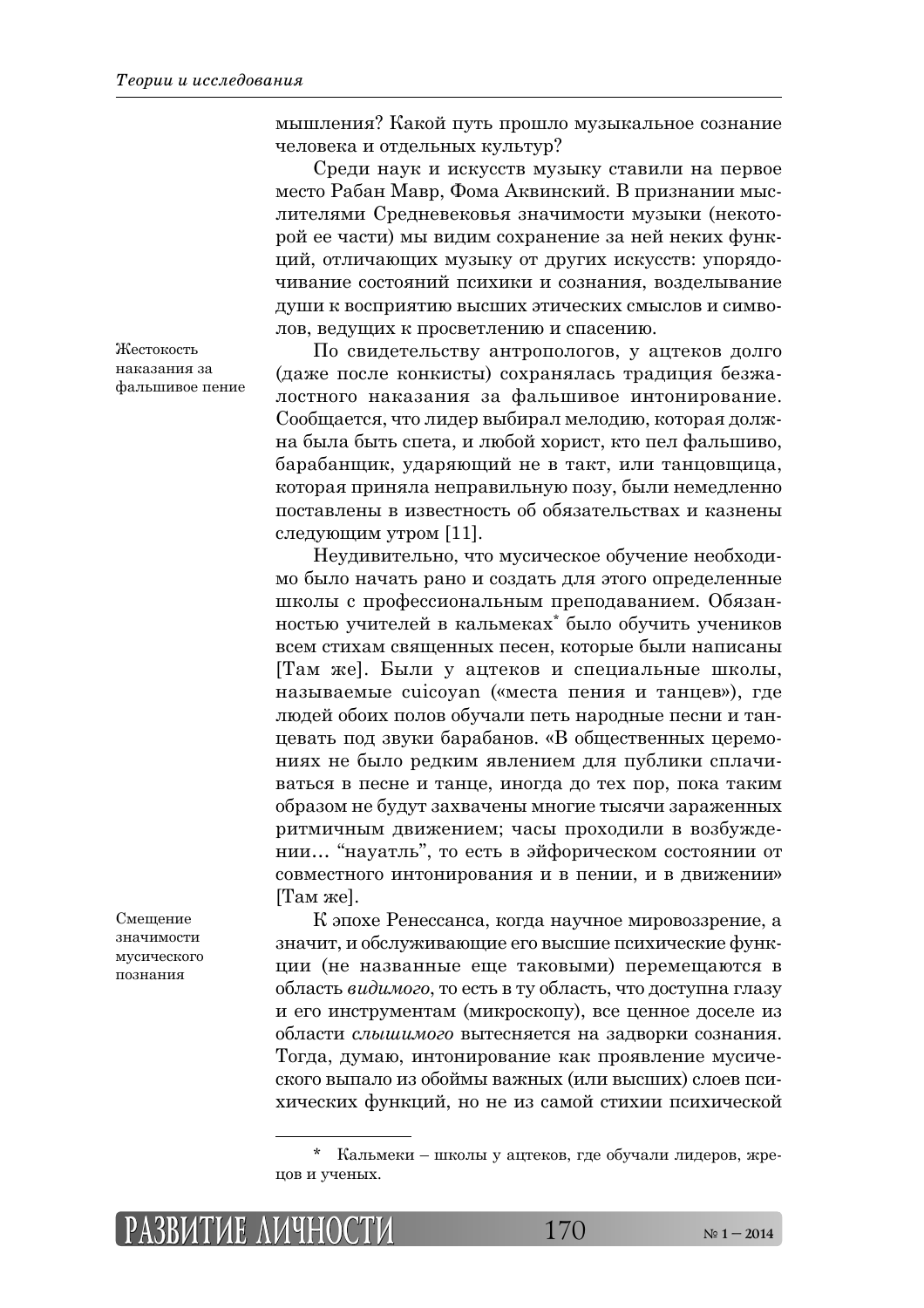жизни человека. Последним, кто еще при помощи слуха выводил научные построения о «гармонии мира», был И. Кеплер, который в законах «Новой астрономии» следовал гармоническим пропорциям Солнечной системы, первым «поверив гармонию алгеброй» [12].

Постепенно усиливающееся противопоставление мусического рода искусств пластическому противоречило общей природе, находящейся в основании, – природе выразительного движения, интонированного переживания.

Сигнификационная функция жестового интонирования

Знаковая функция жеста привела к закрепленной сигнификации его значения в более развитых языках слов и музыки.

Э. Кондильяк утверждал, что в основе общения между людьми лежит подражание явлениям внешнего мира, посредством которого в сознании других людей вызываются образы этих явлений. Он подчеркивал, что «изображение предмета есть наиболее определенный знак, какой только можно придумать» [13, с. 180]. Е. А. Басин развил эту мысль: «...первоначальные языки – примитивные танцевальные пантомимы, "язык жестов", язык слов, письмо – носили изобразительный характер, отличались живописностью, наглядностью, насыщенностью образами и живостью оригинала. Из них развились танец, поэзия, живопись» [14, с. 41].

Д. Дидро также стоял на позициях знаковой теории происхождения языка, утверждая, что в обычной речи мы не стремимся запечатлеть весь последовательный ряд идей и образов, заключающийся в воспринимаемой речи, но руководствуемся лишь знаком (звуком) и чувством. «Без подобного сокращения люди не могли бы разговаривать. Иное дело, когда мы имеем дело не с обычными «речами», но с неслыханными, невиданными, редко воспринимаемыми, с тонким соотношением идей, чудесных и новых образов. Иными словами, когда мы имеем дело с искусством и поэзией. В этом случае мы как бы возвращаемся в состояние детства, когда мощно работает воображение. В этом случае приходится прибегать к природе, к первообразу. Оригинальность такой речи, такого творения вызывает удовольствие» [15, с. 366–368]. То есть в такой речи целостное переживание нередуцировано или редуцировано в меньшей степени.

Противоположность дискретных и континуальных знаков языкового  $0.2$ 

В предыдущем фрагменте подчеркивается противоположная знаковая природа кодов вербального и интонационного языка, где интонирование – не самая «экономичная упаковка» мысли, но зато более точная! Первообразы знаковой стороны речи – ее просодического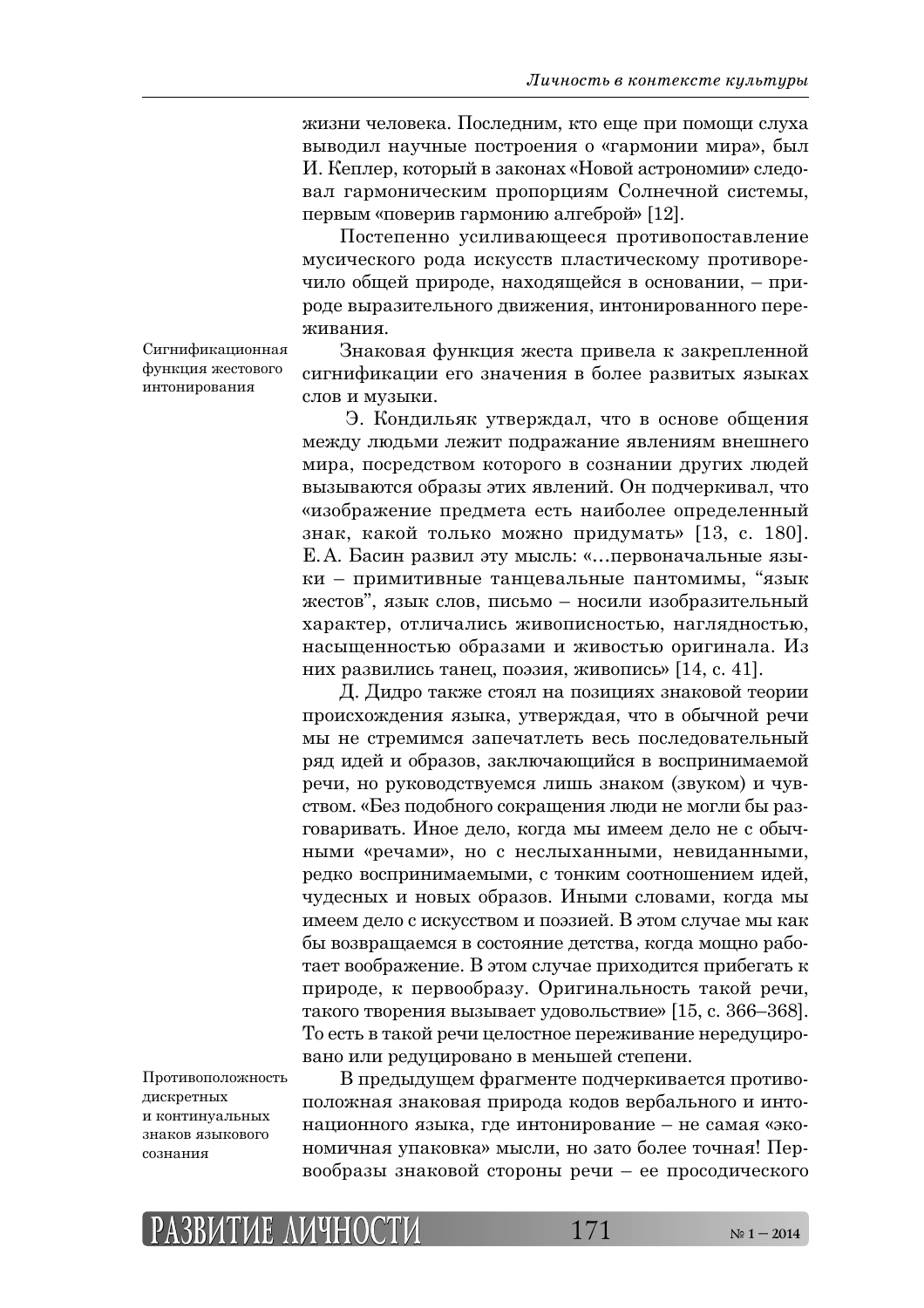интонирования – находятся, таким образом, в «состоянии детства», детской «буквальности» знака.

Детская «буквальность» может быть связана только с первичными ощущениями и базирующимися на них переносами этих ощущений в более опосредованные сферы переживаний. Каково соотношение в этой «буквальности» индивидуального и универсального  $H$ ачал $\gamma$ 

Приведу мысль Д. Дидро в более кратком ее изложении: как обычной речи, так и искусству присуще противоречие между необходимостью выразить и сообщить индивидуальное, с одной стороны, и общей природой языка – с другой. Всякий говорит так, как чувствует, он является собой, и только самим собой, тогда как «идея и выражение ее» делают его схожим с друтими. Но тождество слов, тона, размера нарушается разнообразием «языка оттенков». Количество слов ограничено, количество оттенков бесконечно. «Именно разнообразие оттенков восполняет скудость наших слов и нарушает часто общность впечатлений» [15, с. 370]. Хотя язык оттенков безграничен, он понятен без объяснений. Я бы сказала: открыт мусическому *<u>МЫШЛЕНИЮ</u>* 

Интонирующая основа языкового обозначения, познания и самосознания

Д. Дидро фактически признал, что в речи и искусстве «язык оттенков» понятен именно потому, что в нем содержится общеязыковая основа для этих «оттенков». Общую интонирующую природу психики, создающую универсальный слой для разных языковых форм, можно обнаружить в генезе музыкально-языкового сознания.

Ж.-Ж. Руссо в своих сочинениях подробно развивает тезис о связи музыки с естественным языком, мелодии – с интонацией человеческой речи. Он утверждал, что мелодия, подражая модуляциям голоса, звучанию языков и оборотам, выражает движения души [16, с. 254].

Извечное сопоставление музыкальной и естественной речи можно трактовать и по-другому. Не только как происхождение мелодик из речевых интонаций, но и наоборот, становление речевых кодов, длины оборотов речи, их амплитуды и направленности интонации – из музыкально-интонированных архетипов определенной культуры. Такое объяснение делает правдоподобным суждение о том, что интонирование и музыкальноязыковое сознание способствуют развитию высших психических функций, участвуя в становлении их этнокультурных вариантов, формируя восприятие смысла в формах искусства, образное мышление и, конечно же, речь, ее синтаксис и просодию.

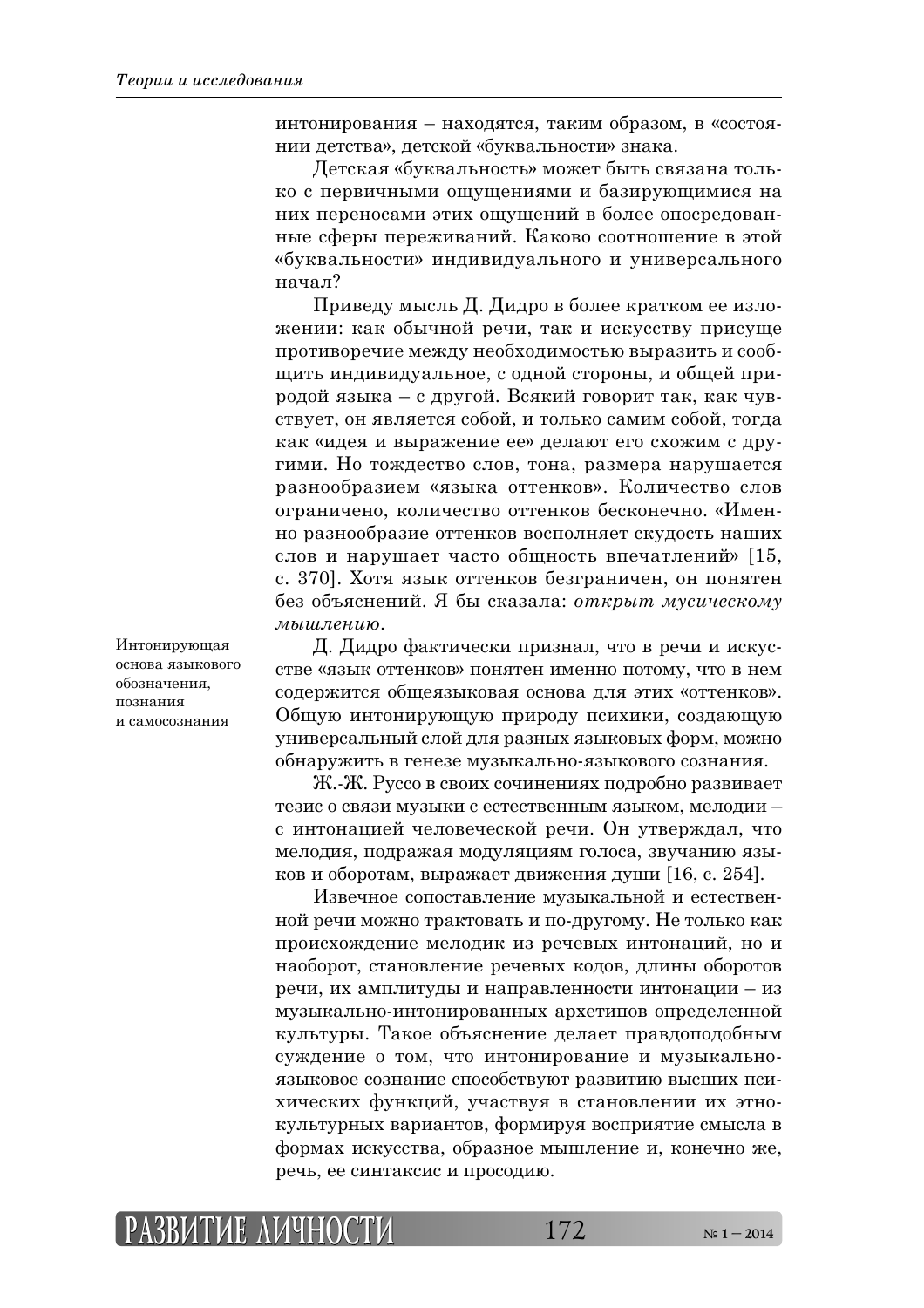Социальные функции в становлении музыкальноязыкового сознания

Вынесение аффекта путем интонирования в опыт социального знака, понятного для своего рода, семьи или социума, рационализация звукового состава интонационной системы с целью применять эту рациональность в упорядочивании многих явлений нашли свое философское обоснование в работе Макса Вебера [17]. Вебер выводит природу интонирования и типы звукорядов из факторов социальной этики, допускающей или недопускающей хроматику как выражение излишней страстности. «Пентатоника<sup>\*</sup> очень часто совмещается с тем, что по соображениям музыкального "этоса" избегают полутоновых ходов. Отсюда заключали, что избегать полутонов и есть музыкальный стимул пентатоники. Однако хроматика в одинаковой степени антипатична и древней церкви, и древнегреческим трагикам, и граждански-рациональному учению о музыке в конфуцианстве. Из всех восточно-азиатских народов только японцы с их феодальной в прошлом организацией общества предавались хроматике в своем стремлении к выражению страсти. А китайцы, анамитяне, камбоджийцы и более древняя яванская музыка – все они равно не приемлют ни хроматики, ни минорных аккордов. Впрочем, совсем не ясно, всегда ли пентатонные гаммы – самые древние, нередко они сосуществуют с чрезвычайно развитыми звукорядами» [Там же, с. 477]. В этом фрагменте виден метод рационального объяснения М. Вебером присутствия социальных установок различных обществ в формировании и закреплении интонационных знаков и кодов языкового сознания и самосознания.

Некоторые обобщения

Взгляды философов различных эпох позволяют считать, что начала интонирующего сознания, которое древние называли мусическим процессом или познанием, следует искать во вневербальной категоризации  $n$ ереживаний и обозначении сострадания (как акта *ȕȓȞȘȎșȪțȜȑȜ ȝȞȜȔȖȐȎțȖȭ Ȗ ȟȜȝȓȞȓȔȖȐȎțȖȭ).* 

По-видимому, сострадание и похожие переживания являются тем первичным материалом, который был сохранен в символах, способных воспроизводиться не только «здесь и теперь», но и после, «там и тогда». Здесь, конечно, находится точка рождения культуры и человека современного (культурного) типа.

 $\Pi$ ентатоника (от греч. pénte – пять и tónos – тон), звуковая система, содержащая пять ступеней в пределах октавы. Основной тип пентатоники — бесполутоновая (так называемая китайская или шотландская) гамма.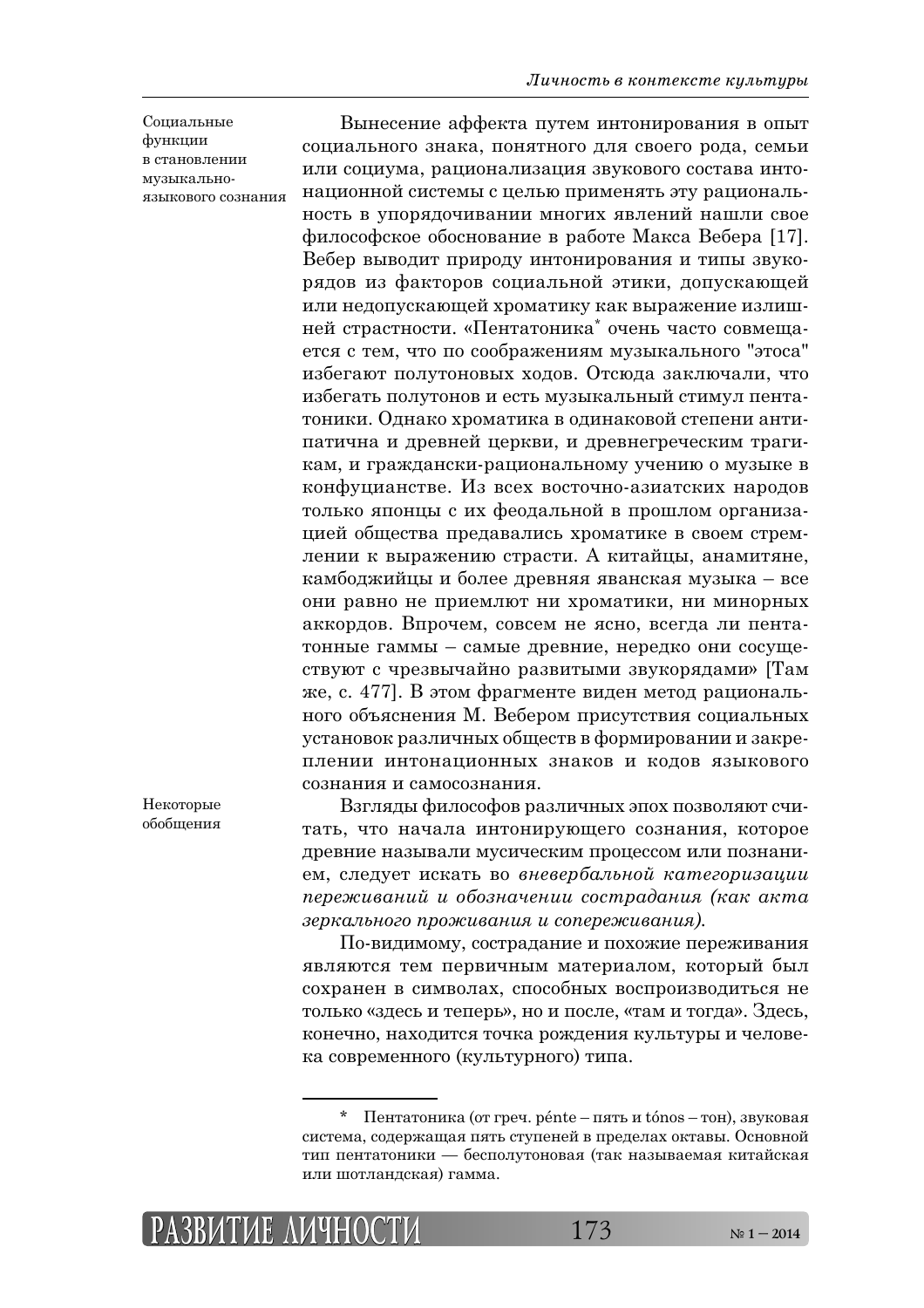Механизм мусического познания – *следование* (ȖȟȟșȓȒȜȐȎțȖȓ) *ȠȓȘȡȥȓȟȠȖ ȟȜȟȠȜȭțȖȗ ȐȜ ȐȞȓȚȓțȖ*. ǽȞȖчем следование не только первичным базовым ощущениям реальности (таким, как подчинение или преодоление гравитации в движениях тела или голоса), но и сложным этическим чувствам и базовым эмоциям.

Познаваемое в следовании внешнему или внутреннему состоянию означаемо жестовой и голосовой интонацией, лежащей в основании символических языков мусических искусств, способных поддерживать знако-*ȐȡȬ ȢȡțȘȤȖȬ ȝȟȖȣȖȘȖ ȥȓșȜȐȓȘȎ*.

Знаковость интонирования позволила применять его свойства как функцию познания, измерения и пони*мания явлений реальности*, то есть как когнитивную и экспрессивно-аффективную функции одновременно, участвующие своей сигнификационной сущностью в иных высших психических функциях.

1. *Лосев* А.Ф. Учение Платона об искусстве // История античной эстетики: в 8 т. – Т. III. Высокая классика.  $- M., 1974. - C., 11-178.$ 

2. Риццолатти Дж., Синигалья К. Зеркала в мозге: о механизмах совместного действия и сопереживания. – М., 2012.

3. Сакья Пандита. Малый цветок просодии – трактат о стихосложении [Электронный ресурс]. URL: http://en.wikipedia.org/wiki/Sakya Pandita (дата обращения: 17.03.14).

4. *Мухина В. С. Личность: Мифы и Реальность (Аль*тернативный взгляд. Системный подход. Инновационные аспекты). – 3-е изд., исправл. и доп. – М., 2013.

5. *Еремеев В.Е.* Акустико-музыкальная теория // Духовная культура Китая: энциклопедия: в 5 т. – Т. 5.  $- M_{\odot} 2009.$ 

6. *Платон*. Теэтет // Соч.: в 3-х т. – Т. 2. – М., 1970.  $- C. 223 - 318.$ 

7. *Леви-Стросс К*. Мифологики: сырое и приготовленное. – М., 2006.

8. *Аристотель*. Политика // Собр. соч.: в 4-х т. − T.  $4. - M$ ., 1984. – C. 375–644.

9. *Сыма Цянь*. Исторические записки. – М., 1998.

10. *Герцман Е.В.* Языческие и христианские музыкальные древности. – СПб., 2006.

11. *Скрябина Н.* О музыкальном и поэтическом наследии цивилизации ацтеков [Электронный ресурс]. URL: http://www.indiansworld.org/aztecpoet.html (дата обращения: 17.03.14).